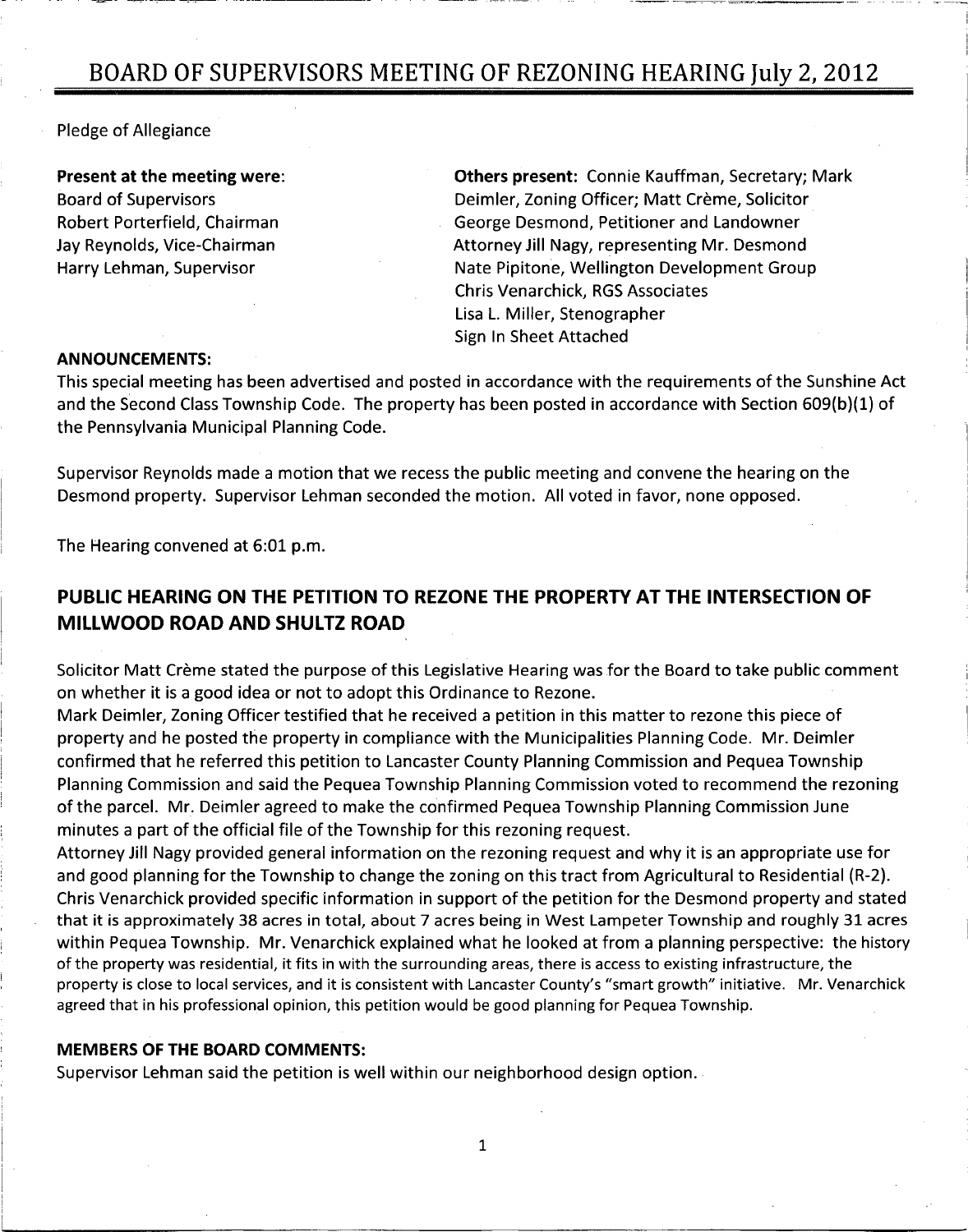## BOARD OF SUPERVISORS MEETING OF REZONING HEARING July 2, 2012

#### PUBLIC COMMENTS

Robert Reidenbach, Pequea Township Planning Commission Chairman, said they gave approval provided that an equal number of acres is taken away that is currently R-2 development. Mr. Reidenback referred to "fair share" and expressed concern that all the pending R-2 developments will increase our population by twenty (20) percent.

Supervisor Lehman cited examples of three properties taken out of R-2, placed into Ag, and not replaced in R-2. Supervisor Lehman read comments from the Lancaster County Planning Commission.

Margaret Kepner asked how it will affect Brenneman Road if we add this development

Mr. Venarchick said a traffic report will be prepared for the Township to review.

Nathan Pipitone testified that <sup>a</sup> formal PennDOT traffic study will be conducted later

Mr. Reidenbach asked if there would be a way to estimate the amount of traffic.

Mr. Venarchick responded that they are proposing 160 units and they typically estimate one car per unit. Attorney Nagy concluded by requesting that the petition would be granted based upon the information presented and the studies that were performed

Supervisor Lehman moved to close the record of testimony. Supervisor Reynolds seconded the motion. All voted in favor, none opposed.

Supervisor Lehman moved to pass the Township of Pequea Lancaster County Pennsylvania Ordinance No. 169-2012 an ordinance to rezone the properties located at the intersection of Millwood Road and Shultz Road from Agricultural District (A) to Residential District (R-2) and to amend the official zoning ordinance of Pequea Township of 1992 to amend the official zoning map to reflect the change in zoning classification for the properties. Supervisor Reynolds seconded the motion. All voted in favor, none opposed.

Supervisor Reynolds made <sup>a</sup> motion that we close the hearing portion and reconvene the Board of Supervisors meeting. Supervisor Lehman seconded the motion. All voted in favor, none opposed.

The Hearing portion of the meeting was closed at 6:49 p.m. The Board of Supervisors Meeting reconvened at 6:52 p.m.

Supervisor Lehman moved that we hire Jeremy Chester full-time at a starting wage of \$18.50 per hour and a starting date of Monday, July 2 and waive six months probation. Supervisor Reynolds seconded the motion. All voted in favor, none opposed.

**MEETING ADJOURNED:** With no other business the meeting was adjourned at 6:56 p.m.

Respectfully submitted

Cennie K.

Connie Kauffman, Township Secretary

2